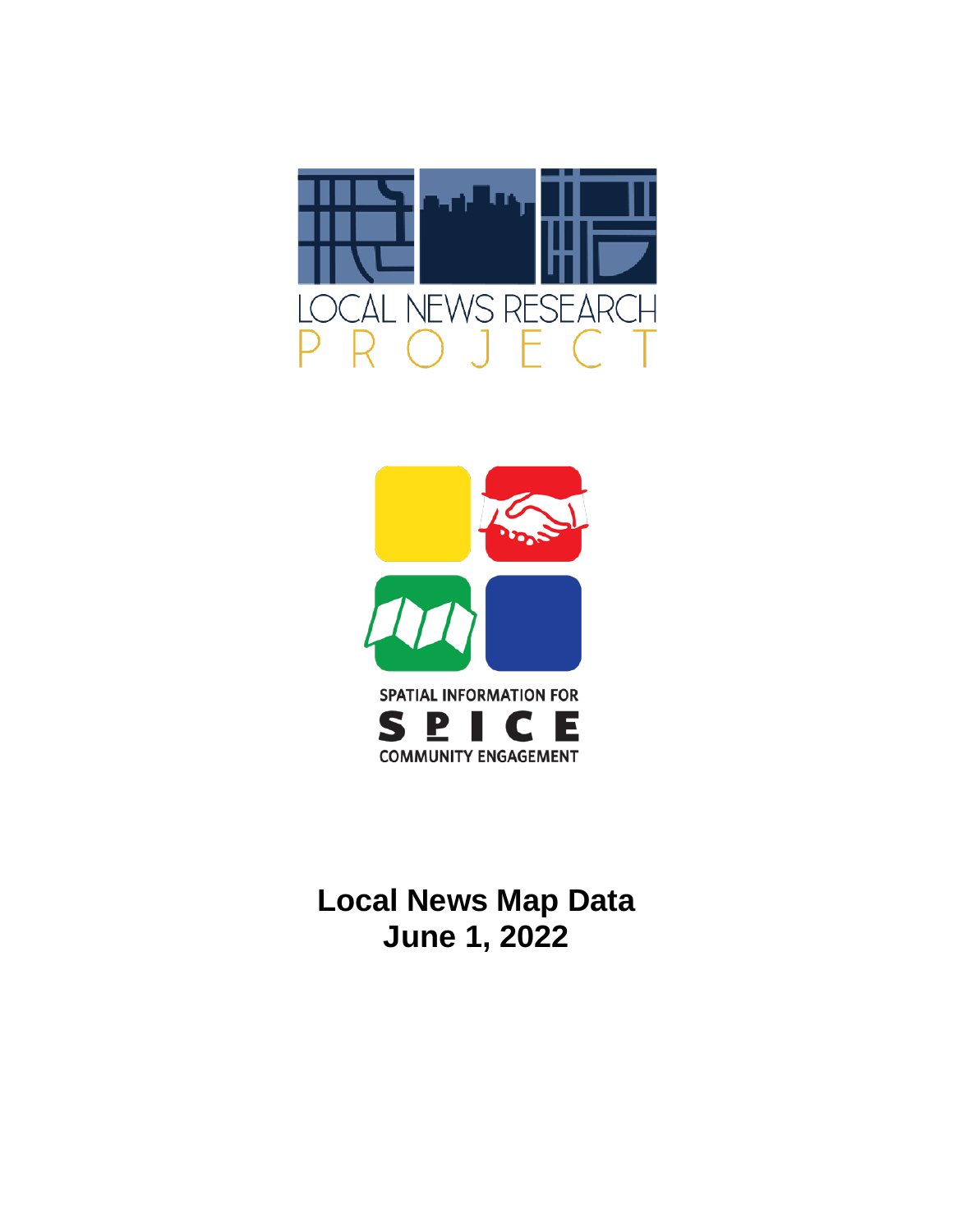#### ABOUT THIS PROJECT

The [Local News Map](https://localnewsmap.geolive.ca/) is a crowd-sourced resource that tracks what is happening to local newspapers, broadcast outlets and online/digital news sources in places across Canada. The map displays information going back to 2008, the start of a deep recession and a turning point for many previously profitable local news organizations. This report, which along with a copy of the latest data is produced every two months and archived [here,](https://localnewsresearchproject.ca/category/local-news-map-data/) summarizes the information available on the map.

The map displays markers that represent changes to free local daily newspapers, paid subscription local daily newspapers, community newspapers (published fewer than five days per week), private/public radio stations, private/public television stations and online/digital news sources, including online radio stations, newsletters, web-based digital news sites and other emerging online formats.

The following types of changes to local news operations are recorded on the map:

- − the closing or launch of a news outlet
- − service improvements such as a new or extended local television newscast
- − service reductions such as a reduction in the number of times a newspaper publishes per week
- − mergers of local news outlets that result in the launch of a new entity and/or the closing of an existing news operation
- − local free daily newspapers that become community newspapers
- − local paid-subscription daily newspapers that become community newspapers
- − local news operations that shift to making content available online only

A local news organization is defined as a news outlet that maintains independence from those it covers, demonstrates a commitment to accuracy and transparency in reporting methods, and is devoted primarily to reporting and disseminating timely, originally produced news about people, places, issues and events in a defined geographic area.

When users click on a map marker, a pop-up box displays the name and owner of the news outlet along with information on what changed, the community name, when the change occurred, language of operation and links to the source of information about the change. Filters allow users to sort the markers by news outlet ownership, media type and type of change.

The information that registered users add to the map about changes to local newspaper, radio, television and online/digital news sources is displayed using color-coded markers. Map administrators also regularly add markers. The fact that the pace of change is steady but slow helps ensure the accuracy of map data because, with fewer than a dozen markers typically added each month, administrators are able to verify each crowd-sourced submission. This includes reviewing the contents of links that provide details of the change that has occurred. These links are published with the markers so the source of the information is clear to map users. The journalists, researchers, journalism students, media owners and community members who visit the site and are quick to point out errors also constitute a form of quality control for the data.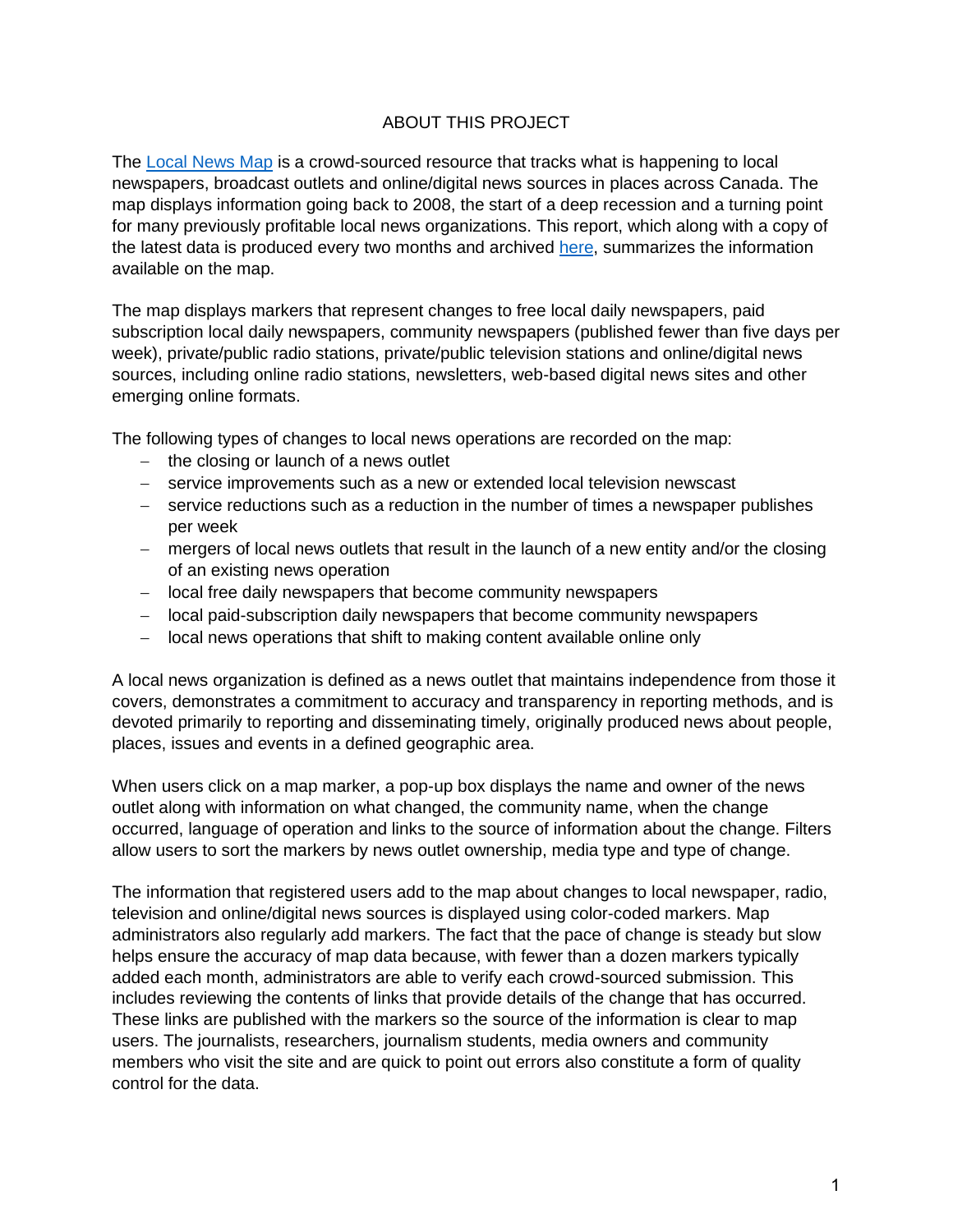This project is the result of a collaboration between Professor [April Lindgren,](http://rsj.journalism.ryerson.ca/team/april-lindgren/) lead investigator for the [Local News Research Project](http://localnewsresearchproject.ca/) at Toronto Metropolitan (formerly Ryerson) University's School of Journalism and Associate Professor [Jon Corbett,](http://joncorbett.com/JonCorbett/Home.html) who leads the University of British Columbia's [SpICE Lab](http://spice.geolive.ca/) (Spatial Information for Community Mapping). Funding for this project has been provided by the Rossy Foundation, the Ken and Debbie Rubin Public Interest [Advocacy Fund,](http://kenrubin.ca/grants/) the [Canadian Geospatial and Open Data Research Partnership,](http://geothink.ca/) the Canadian Media Union/CWA Canada, Canadian Journalists for Free Expression, a Mitacs Accelerate grant, Unifor and Toronto Metropolitan University.

Credits/citations: The Local News Map is a joint project of the Local News Research Project at Toronto Metropolitan (formerly Ryerson) University's School of Journalism and the University of British Columbia's SpICE Lab (Spatial Information for Community Mapping).

Lindgren, April & Corbett, Jon. (2022). *Local News Map Data: June 1, 2022.* Local News Research Project.<http://localnewsresearchproject.ca/category/local-news-map-data>

Visit the map:<https://localnewsmap.geolive.ca/>

Contact us: [localnewspoverty@gmail.com](mailto:localnewspoverty@gmail.com)

### **Contents**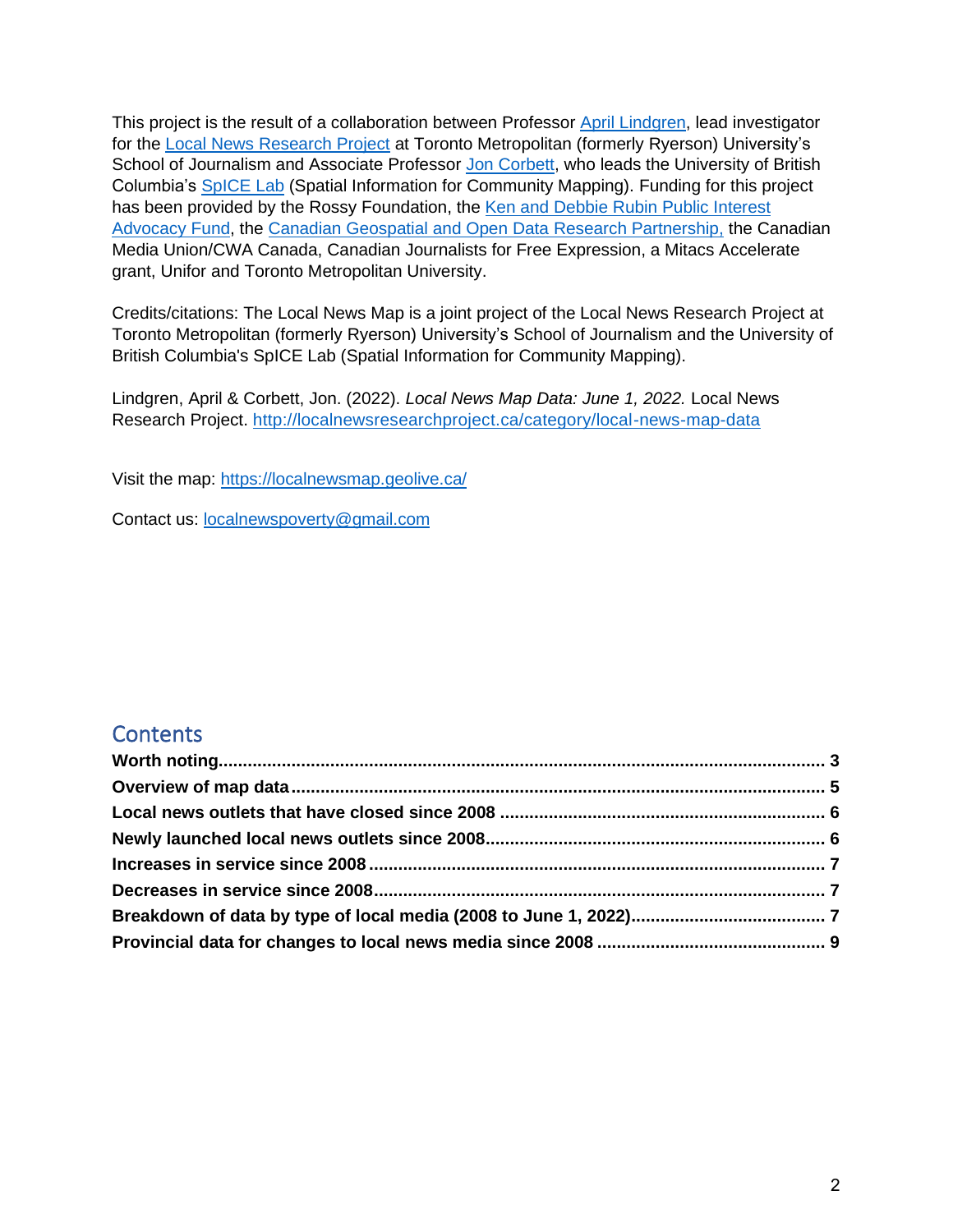## <span id="page-3-0"></span>Worth noting

<span id="page-3-1"></span>General

- between 2008 and June 1, 2022, a total of 468 local news operations have closed in 333 communities across Canada
- community newspapers, which publish fewer than five times per week, account for most of the closings (359)
- 196 new local news outlets launched between 2008 and June 1, 2022, in 139 communities

Since the World Health Organization declared a global pandemic on March 11, 2020, data from the Local News Map show that:

- 78 news outlets have permanently closed including one TV station, two online/digital news sources, 10 radio stations and 65 community newspapers
- 17 daily newspapers and three community newspapers cut one or more print editions
- 5 community newspapers and one daily newspaper have shifted completely online
- 46 new local news outlets have launched two TV stations, four radio stations, nine community newspapers and 31 online/digital news sources

For additional information on the pandemic's impact on media in Canada, including changes that to date have been labelled temporary, visit the [COVID-19 Media Impact Map for Canada.](https://localnewsresearchproject.ca/covid-19-media-impact-map-for-canada/)

Since the last Local News Map update on April 1, 2022:

- Six new markers representing changes to local news media were added to the map including a number from previous years that came to our attention.
- Markers for five new online news outlets were added: paNOW.com launched in 2012, Muskoka411 in 2014, Sask Dispatch in 2018, The Ridge in 2021, and New West Anchor in 2022.
- One new marker was added for one online news outlet that shut down: Sous-Sol 819 closed in 2018.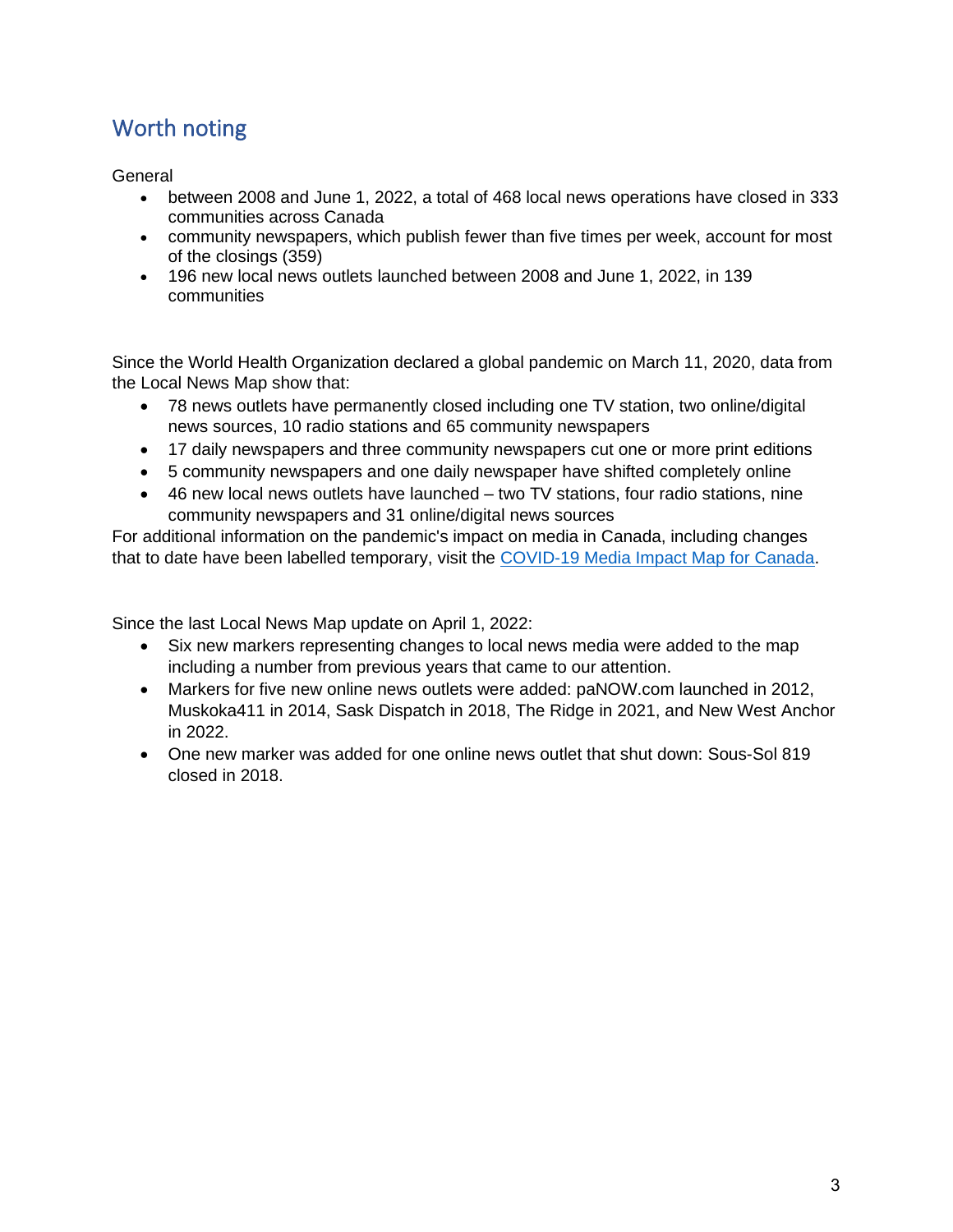# Local News Map data

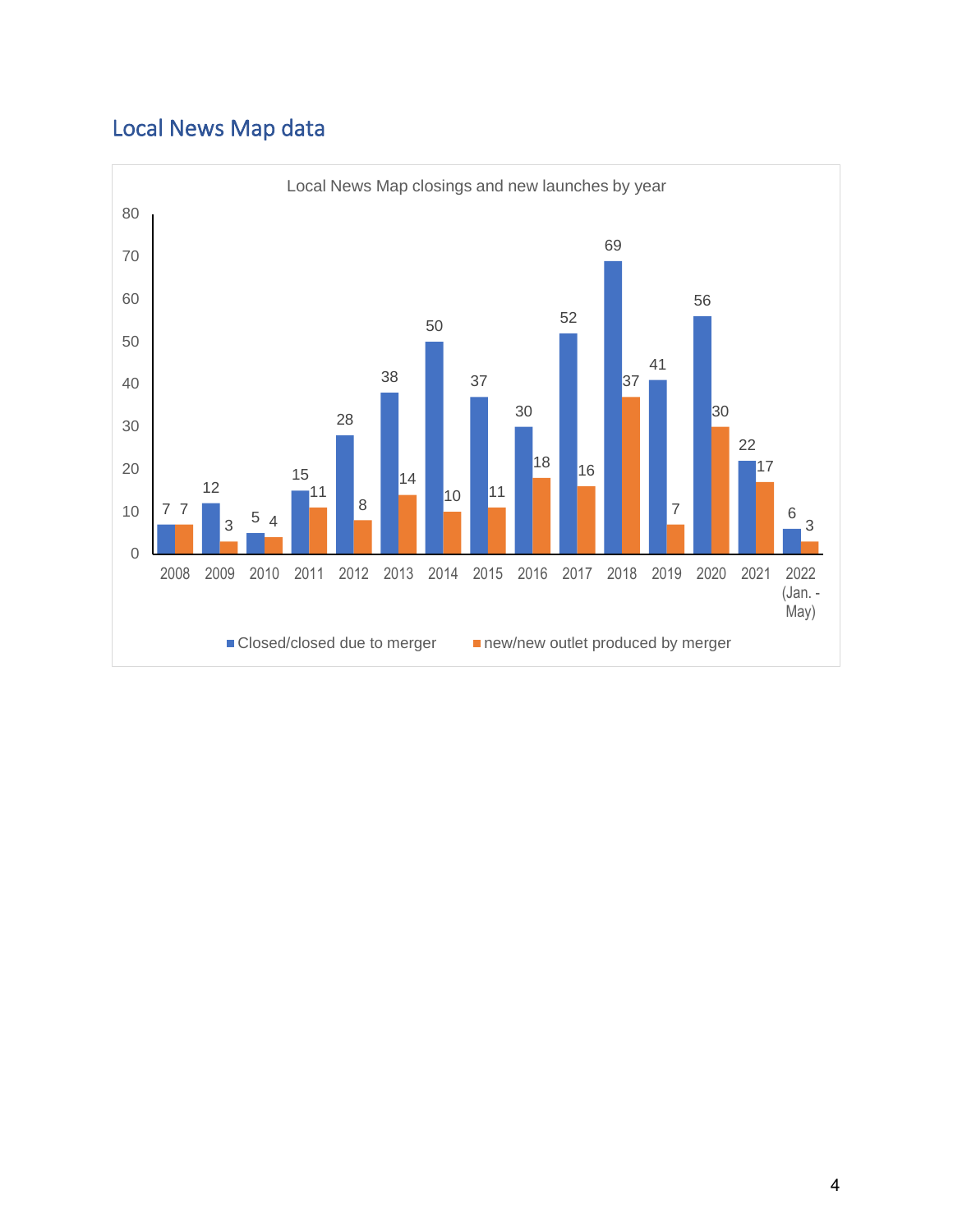## Overview of map data

The map displayed a total of 826 markers representing changes to local news outlets of all types between 2008 and June 1, 2022.

| Breakdown of all markers by   |     |  |  |  |
|-------------------------------|-----|--|--|--|
| type of change that occurred: |     |  |  |  |
| closed                        | 357 |  |  |  |
| closed due to                 | 111 |  |  |  |
| merger                        |     |  |  |  |
| daily (free) becomes          | 3   |  |  |  |
| a community paper             |     |  |  |  |
| daily becomes a               | 10  |  |  |  |
| community paper               |     |  |  |  |
| decrease in service           | 103 |  |  |  |
| increase in service           | 20  |  |  |  |
| new                           | 161 |  |  |  |
| new outlet produced           | 35  |  |  |  |
| by merger                     |     |  |  |  |
| shifted to online             | 26  |  |  |  |
|                               |     |  |  |  |



| Breakdown of all markers by |     |  |  |  |
|-----------------------------|-----|--|--|--|
| type of media:              |     |  |  |  |
| community paper             | 472 |  |  |  |
| daily paper - free          | 34  |  |  |  |
| daily paper - paid          | 62  |  |  |  |
| online/digital              | 134 |  |  |  |
| radio - private             | 44  |  |  |  |
| radio - public              | 11  |  |  |  |
| TV - private                | 42  |  |  |  |
| TV - public                 | 27  |  |  |  |

Breakdown of all markers by ownership<sup>1</sup>: Independent owners<sup>2</sup> 184 Postmedia 86 Black Press 43 Transcontinental 39 Metroland 37 Torstar 35 Glacier Media 35 SaltWire Network 29 Sun Media 29 CBC/Radio-Canada 28 Bell Media 25 Rogers Media 17 Great West Newspapers 16 Quebecor 16 Star News Inc. 12 Village Media 11 Other 184 <sup>1</sup>Only owners associated with more than 10

markers are listed except in the case of independent owners

<sup>2</sup>Owners with fewer than 3 media properties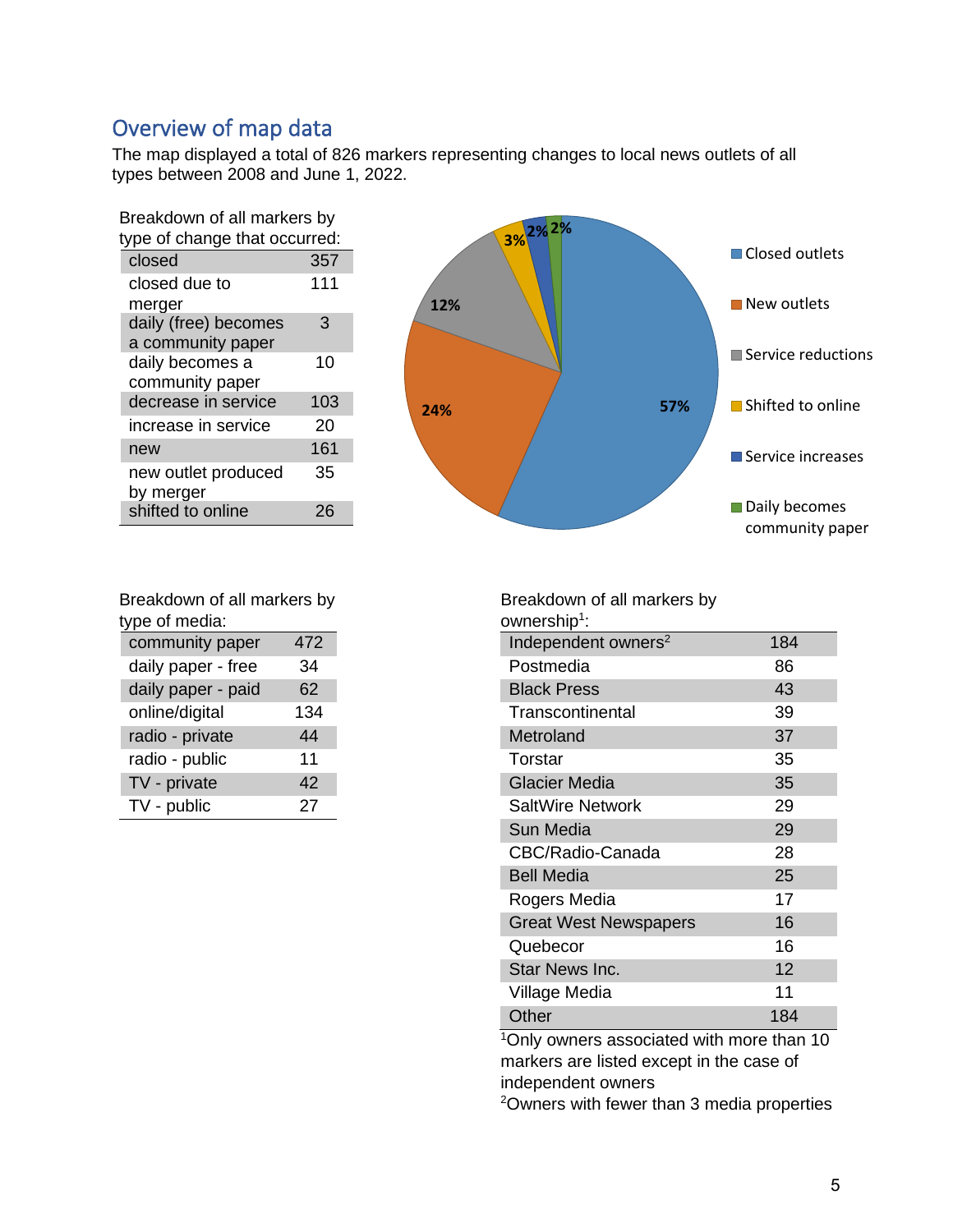## <span id="page-6-0"></span>Local news outlets that have closed since 2008

Total number of closings: 468 (357 direct closings + 111 closings due to mergers) Number of communities where a local news outlet has closed: 333

| Breakdown of closings by type |     |  |  |  |
|-------------------------------|-----|--|--|--|
| of media:                     |     |  |  |  |
| community paper               | 359 |  |  |  |
| daily paper - free            | 27  |  |  |  |
| daily paper - paid            | 13  |  |  |  |
| online/digital                | 26  |  |  |  |
| radio - private               | 25  |  |  |  |
| radio - public                | 6   |  |  |  |
| $TV$ – private                | 12  |  |  |  |
| $TV$ – public                 |     |  |  |  |

| Breakdown of closings by ownership <sup>1</sup> :     |     |  |  |  |
|-------------------------------------------------------|-----|--|--|--|
| Independent owners <sup>2</sup>                       | 79  |  |  |  |
| Postmedia                                             | 57  |  |  |  |
| Transcontinental                                      | 34  |  |  |  |
| <b>Black Press</b>                                    | 32  |  |  |  |
| <b>Glacier Media</b>                                  | 29  |  |  |  |
| Sun Media                                             | 25  |  |  |  |
| <b>SaltWire Network</b>                               | 24  |  |  |  |
| Metroland                                             | 23  |  |  |  |
| Torstar                                               | 22  |  |  |  |
| <b>Great West Newspapers</b>                          | 13  |  |  |  |
| <b>Star News Inc.</b>                                 | 11  |  |  |  |
| Other                                                 | 119 |  |  |  |
| <sup>1</sup> Only owners associated with more than 10 |     |  |  |  |

<sup>1</sup>Only owners associated with more than 10 markers are listed except in the case of independent owners

<sup>2</sup>Owners with fewer than 3 media properties

### <span id="page-6-1"></span>Newly launched local news outlets since 2008

Total number of markers representing new outlets: 196 (161 new outlets + 35 new outlets produced by mergers)

Number of communities where a new local news outlet has been launched: 139

| Breakdown of new outlets by<br>media type: |     |  |  |  |
|--------------------------------------------|-----|--|--|--|
| community paper                            | 68  |  |  |  |
| daily paper - free                         | 1   |  |  |  |
| online/digital                             | 101 |  |  |  |
| radio - private                            | 13  |  |  |  |
| radio - public                             | 3   |  |  |  |
| $TV$ – private                             | 5   |  |  |  |
| $TV$ – public                              | 5   |  |  |  |

| Breakdown of new outlets by ownership <sup>1</sup> :        |     |
|-------------------------------------------------------------|-----|
| Independent owners <sup>2</sup>                             | 87  |
| Torstar                                                     | 10  |
| <b>Village Media</b>                                        | 10  |
| Metroland                                                   | 7   |
| <b>Overstory Media Group</b>                                | 6   |
| Rogers Media                                                | 6   |
| <b>Bell Media</b>                                           | 5   |
| <b>Black Press</b>                                          | 5   |
| The Discourse                                               | 5   |
| CBC/Radio-Canada                                            | 4   |
| <b>Glacier Media</b>                                        | 4   |
| <b>TVO</b>                                                  | 4   |
| <b>Your Community Voice</b>                                 | 4   |
| Other                                                       | 39  |
| $1 \cap$ $\blacksquare$<br><b><i>P. L. P. L. Patter</i></b> | . . |

<sup>1</sup>Only owners associated with more than 3 markers are listed except in the case of independent owners

<sup>2</sup>Owners with fewer than 3 media properties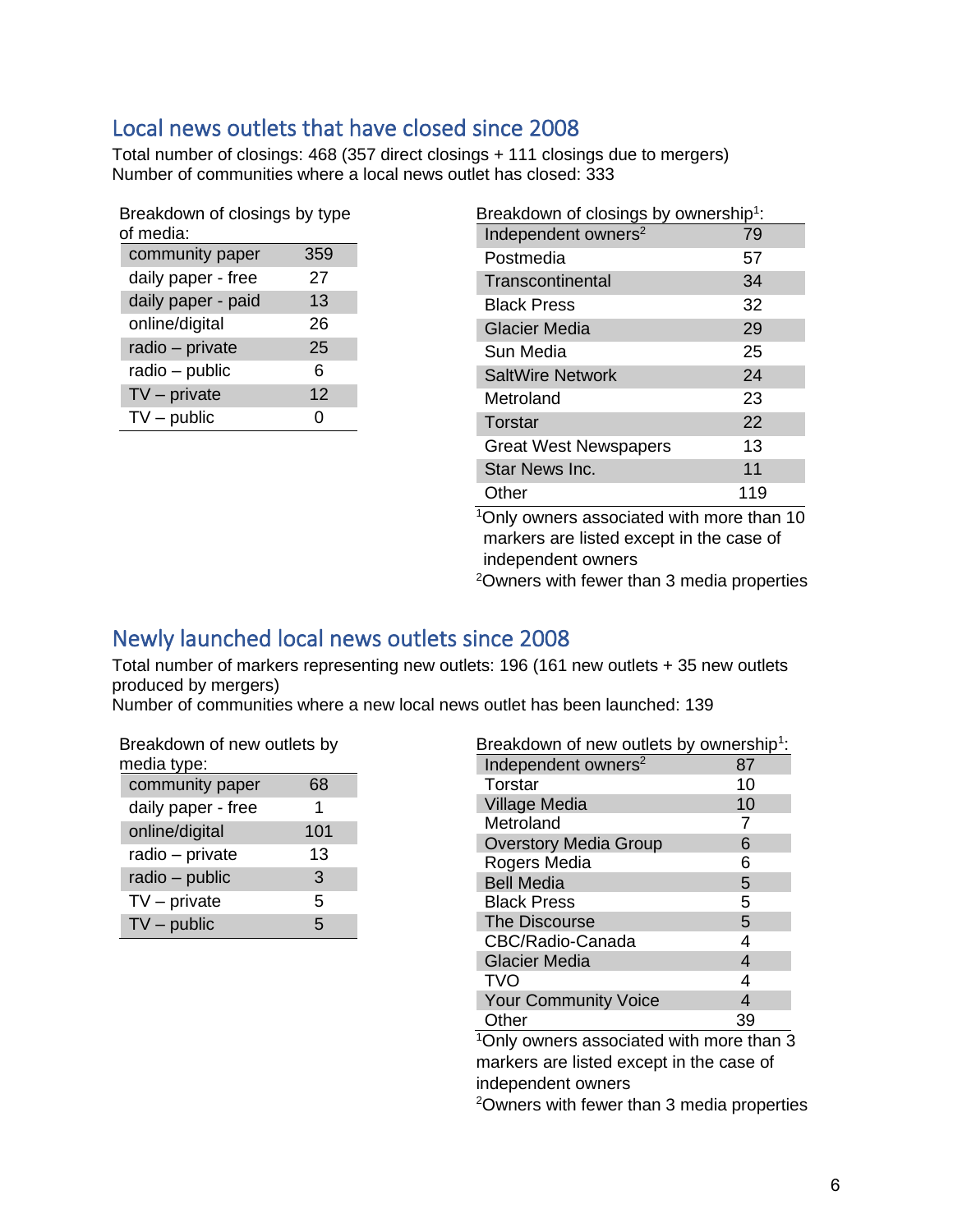## <span id="page-7-0"></span>Increases in service since 2008

Total number of service increases: 20 Number of affected communities: 19

Breakdown of service increases by type of media:

| community paper    |               |
|--------------------|---------------|
| daily paper - free | ი             |
| daily paper - paid | $\mathcal{P}$ |
| online/digital     | 7             |
| radio - private    | 0             |
| radio - public     | 1             |
| TV - private       | 9             |
| TV - public        |               |

Note: Examples of service increases include longer local newscasts, the launch of a new local news program, increased frequency of publication for newspapers

## <span id="page-7-1"></span>Decreases in service since 2008

Total number of service reductions: 103 Number of affected communities: 57

| Breakdown of service reductions |    |  |  |  |  |
|---------------------------------|----|--|--|--|--|
| by type of media:               |    |  |  |  |  |
| community paper                 | 22 |  |  |  |  |
| daily paper - free              | 2  |  |  |  |  |
| daily paper - paid              | 34 |  |  |  |  |
| online/digital                  | 0  |  |  |  |  |
| radio - private                 | 6  |  |  |  |  |
| radio - public                  | 1  |  |  |  |  |
| TV - private                    | 16 |  |  |  |  |
| TV - public                     | 22 |  |  |  |  |

Note: Examples of service decreases include shorter newscasts or fewer print editions per week for newspapers

## <span id="page-7-2"></span>Breakdown of data by type of local media (2008 to June 1, 2022)

### **NEWSPAPERS**

- Total number of markers representing changes at daily and community (published fewer than five times per week) newspapers: 568
- Total number of daily and community newspapers that have closed: 399 (288 direct closings + 111 closings due to mergers) in 308 communities
- Total number of markers representing newly launched daily and community newspapers: 69 (34 new outlets + 35 new outlets produced by mergers) in 63 communities
- Total number of daily and community newspaper service decreases: 58
- Total number of daily and community newspapers that shifted to online: 26
- Total number of daily newspapers that became community newspapers: 13
- Total number of daily and community newspaper service increases: 3

*Community newspaper markers on the map:*

- Total number of community newspaper markers: 472
- Total number of community newspapers that have closed: 359 (251 direct closings + 108 closings due to mergers) in 290 communities
- Total number of new community newspapers: 68 (33 new outlets + 35 new outlets produced by mergers) in 63 communities
- Total number of community newspaper service decreases: 22
- Total number of community newspapers that shifted to online: 22
- Total number of community newspaper service increases: 1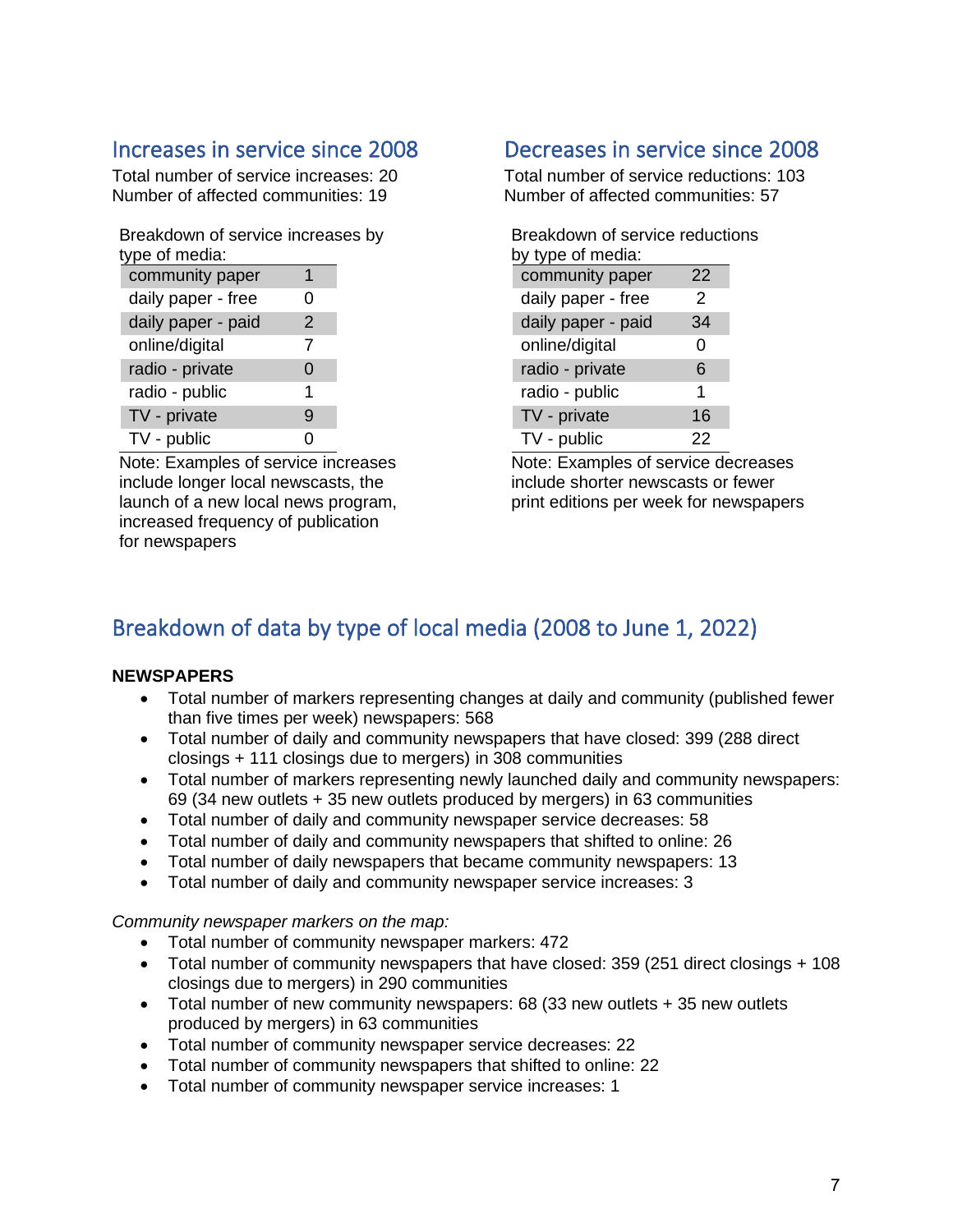*Daily newspaper markers on the map:*

- Total number of daily newspaper markers: 96
- Total number of daily newspapers that have closed: 40 (37 direct closings + 3 closings due to mergers)
- Total number of new daily newspapers: 1 (1 new outlet)
- Total number of daily newspaper service decreases: 36
- Total number of daily newspapers that became community newspapers: 13
- Total number of community newspapers that shifted to online: 4
- Total number of community newspaper service increases: 2

#### **ONLINE/DIGITAL**

- Total number of markers representing changes at online/digital news sources: 134
- Total number of newly launched online news sites: 101
- Total number of closed online news sites: 26
- Total number of online news sites service increases: 7

#### **RADIO**

- Total number of markers representing changes at radio stations: 55
- Total number of new radio stations: 16
- Total number of closed radio programs: 31
- Total number of radio station service reductions: 7
- Total number of radio station service increases: 1

#### **TELEVISION**

- Total number of markers representing changes to television stations: 69
- Total number of new TV stations: 10
- Total number of closed TV stations: 12
- Total number of TV station service reductions: 38
- Total number of TV station service increases: 9